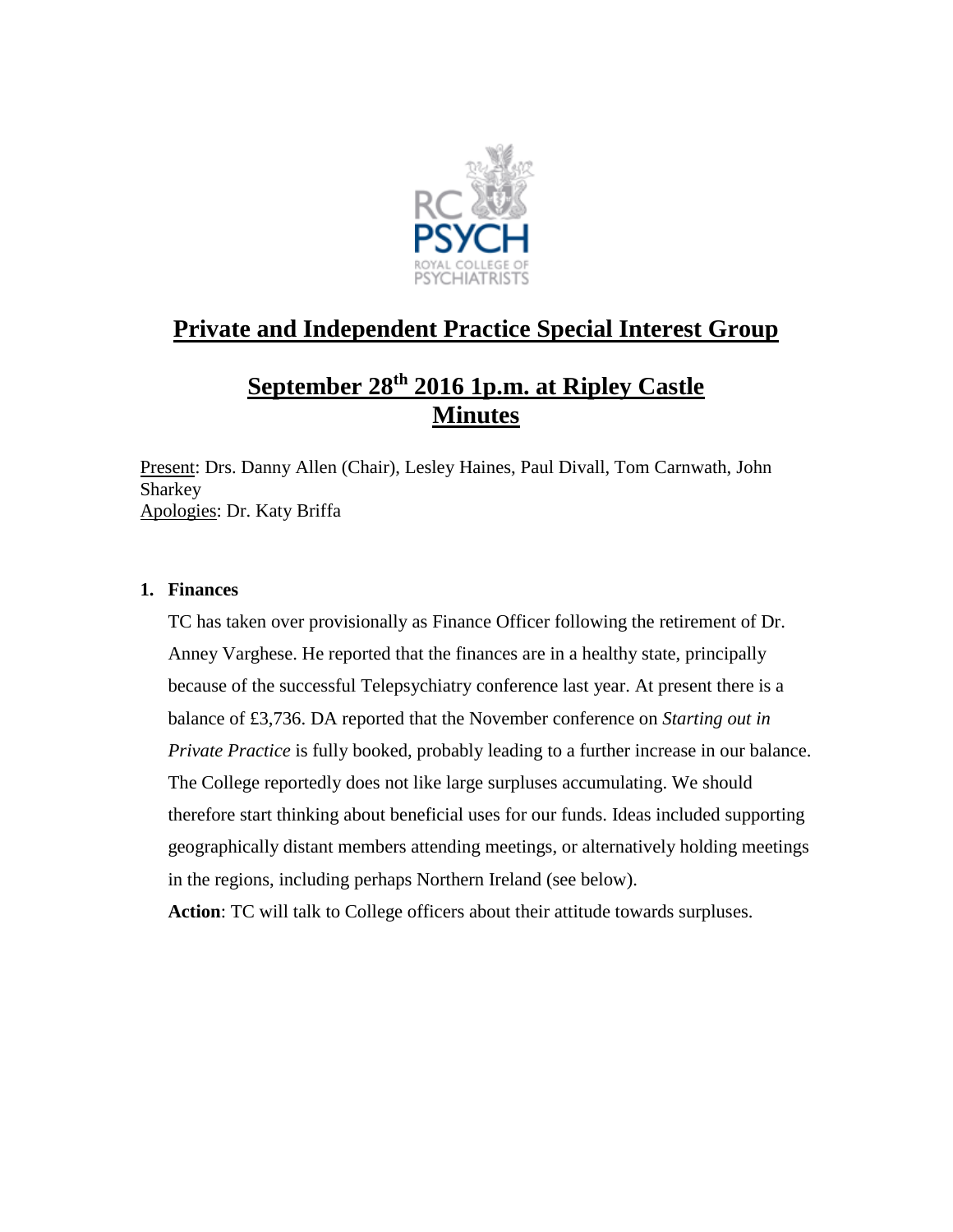#### **2. Update from Regions**

PD reported active involvement in the South West. He continued to promote PIPSIG in his group of retired psychiatrists, and was also attracting interest from younger psychiatrists. LH reported useful and well-attended meetings in the Midlands. PD reported that Scotland had two subgroups in their College Regional Division, one for retired psychiatrists who were not working, and one for retired psychiatrists who were working. Hopefully contact will be made with them at the Edinburgh conference. JS reported that revalidation was still a problem for private psychiatrists in Northern Ireland. As elsewhere practitioners tried to associate themselves temporarily with locum agencies, but this was becoming more difficult. JS proposed preparing a series of podcasts on relevant professional experiences, which might perhaps be incorporated into CPD Online. This idea was welcomed. **Action**: JS will explore further the possibility of podcasts.

### 3. **RCPsych Conference in Edinburgh**

There will be sessions for retired psychiatrists on the day of the gala dinner. LH and PD reported that it was probable that a PIPSIG session would be included therein, but College approval was still awaited.

#### **4. Other conferences**

 DA has proposed an academic conference next year. Morning sessions would focus on Repetitive Transcranial Magnetic Stimulation (rTMS) and afternoon sessions on the Neuronix neuroAD programme for Alzheimer's Disease. Both treatment modalities are for the most part employed in the private sector, and so this would be a suitable theme for PIPSIG. It was likely that Neuronix would subsidise the meeting, for example funding attendance for foreign scientists who had carried out relevant trials. The committee approved this proposal, but stressed the importance of including a range of opinion, to satisfy College guidance concerning financial support. DA proposed as speakers Professor Tony Barker from Sheffield and Professor Vince Walsh from UCL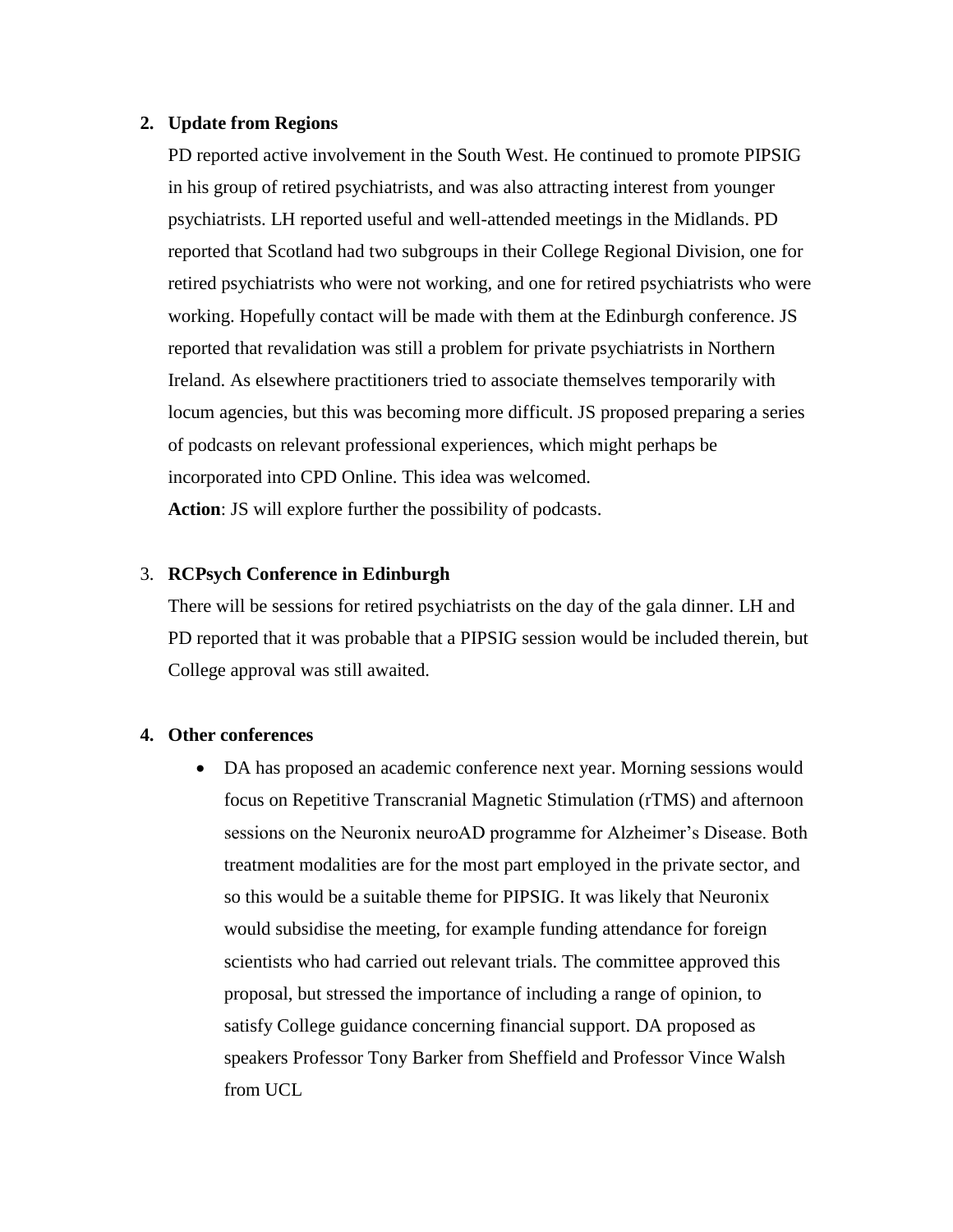- In view of the high demand for the *Starting Out in Private Practice* conference, it was proposed and agreed that similar meetings could be held elsewhere in the country.
- JS proposed running a 2-day conference in Northern Ireland, in partnership with PIPSIG. This idea was enthusiastically supported by the committee.

**Action:** DA will continue to take the lead on the academic conference, and on setting up a *Starting Out* conference outside London. JS will develop his ideas further for a Northern Ireland conference.

### 5. **Revalidation**

The GMC revalidation examinations had now been developed. Sample questions could be viewed online. A PIPSIG member Simon Halstead had actually taken the exam, and would be asked to report back on his experience, perhaps in the newsletter. LH reported that she had brought up with the College the idea of appointing a Suitable Person to assist revalidation, as happened in Occupational Medicine. This would need approval by the CPD committee. Although initial enquiries had been met supportively by the Vice-President, the view of the committee was that final approval by the CPD committee was unlikely.

**Action**: LH will continue to liaise with the CPD committee. PD will contact Simon Halstead.

# **6. Newsletter**

PD agreed that he would take responsibility for preparing the next newsletter.

#### **7. Telepsychiatry Guidance**

LH reported that this document still awaited official approval by the Policy and Public Affairs Committee.

#### **8. AOB**